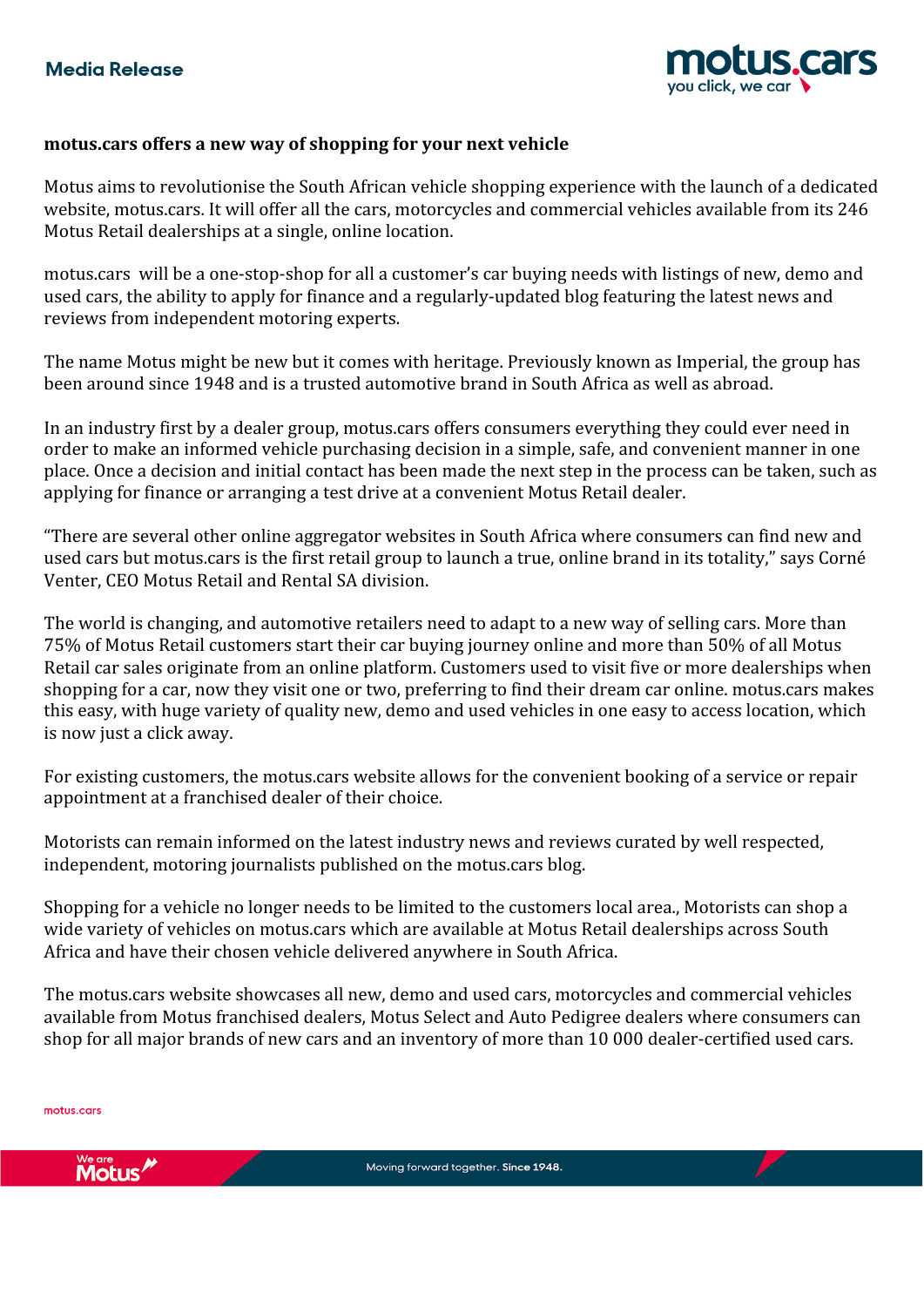

The second-hand vehicle market is fraught with individuals looking to take advantage of unsuspecting buyers. motus.cars is a safe and trusted portal to shop for your next car. No dealing with stand alone second-hand car dealers or private sellers. All vehicles listed on the motus.cars website are owned by dealerships that are part of the Motus Retail group. A comprehensive used car inspection report is available on selected used cars that ensures that there are no surprises and that the customer gets what they pay for.

"motus.cars is ready to meet the needs of consumers whether that is in the new or used market. If the used car business grows further, we are ready for that market. Motus has the stock, the outlets and the staff to meet those demands," said Venter.

Online calculators aid in determining the cost of finance and the cost of ownership, permitting consumers to make an informed decision. Finance applications are sent to all major banks ensuring that the customer gets the best deal in terms of repayments and interest rates.

Enquiring about a car on motus.cars is easy thanks to four different contact methods. Car shoppers can choose their preferred channel from an enquiry form, a WhatsApp chat, a phone call or a please-call-me request. Live Chat agents are able to connect customers directly with the selling Motus Retail dealer and assist visitors in real time by answering any questions relating to their vehicle needs and wants. They can also assist in narrowing down vehicle options in line with customer requirements and budget limitations.

A well-researched online user journey has created a user experience that allows for simple, non-complicated functionality of searching, filtering and enquiring about a car. Many hours of user testing will ensure a pleasant online experience.

With the primary reason for visiting the site being to browse for your next car, the search box is the most prominent feature on the homepage and allows visitors to start off with a broad vehicle search before using the 13 additional filters to refine their search. These 13 filters are based on experience gained on other Motus Retail websites, which formed the basis of the user journey applied on motus.cars

Functionalities, elements and iconography are similar to what users will be accustomed to from other day-to-day online activities. The static menu bar at the bottom of the mobile screen, for example, allows quick links to popular search results on the website, while filter buttons and sliders were designed to simplify the use of filters.

motus.cars